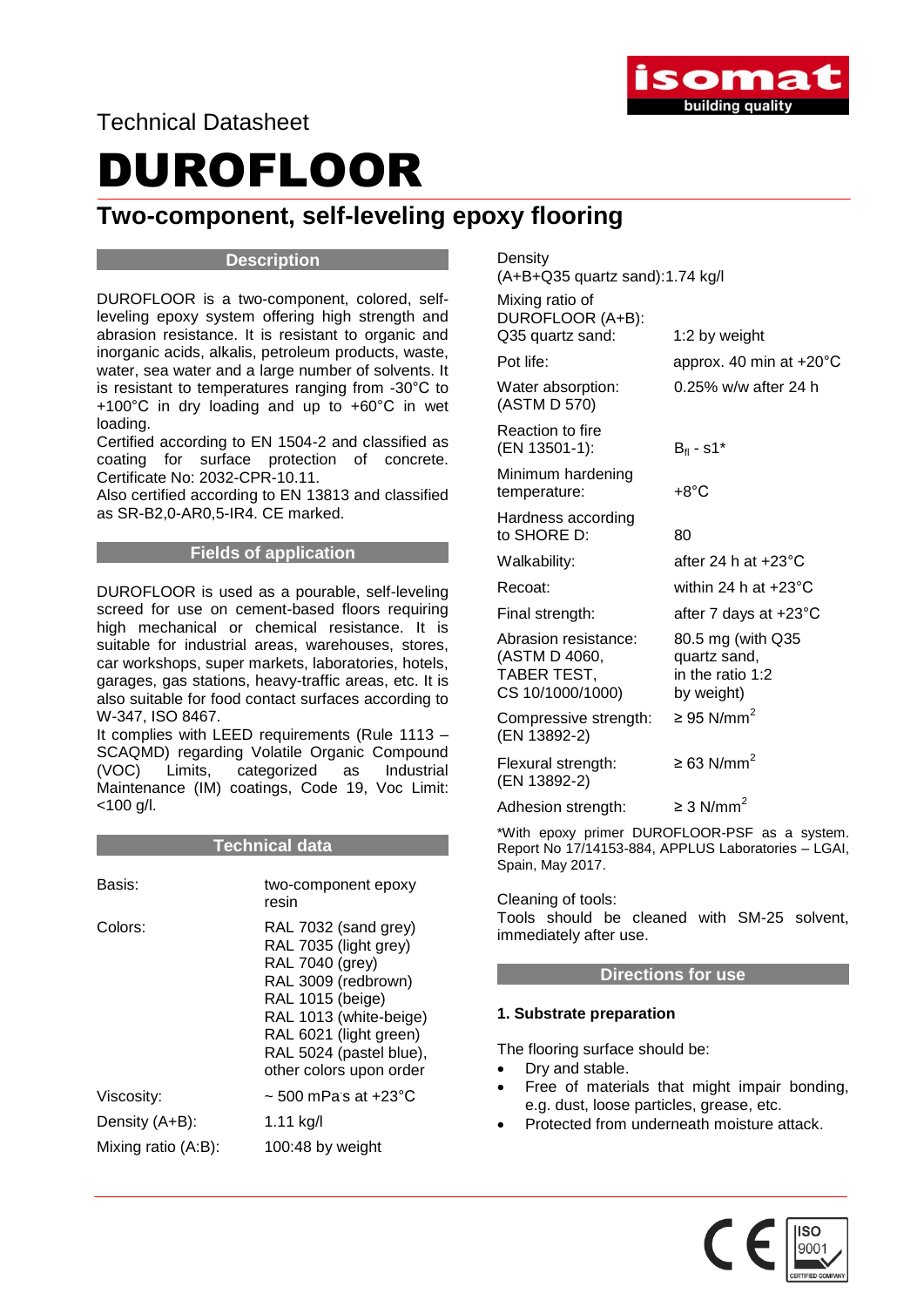

# $R(O) = L(O)$  $\bigcap$

It should also meet the following requirements:

| Concrete quality:      | at least C20/25                |
|------------------------|--------------------------------|
| Cement screed quality: | cement content<br>350 kg/ $m3$ |
| Age:                   | at least 28 days               |
| Moisture content:      | $< 4\%$                        |

Depending on the nature of the substrate, it should be prepared by brushing, grinding, sandblasting, water blasting, pellet blasting, etc. Following this, the surface should be cleaned from dust with a high suction vacuum cleaner.

#### **2. Priming**

The surface is primed with DUROFLOOR-PSF or DUROPRIMER epoxy primers.

Consumption:  $200-300$  g/m<sup>2</sup>.

After the primer has dried, any existing imperfections (cracks, holes) should be filled with DUROFLOOR (A+B) mixed with quartz sand of 0- 0.4 mm particle size (or Q35) at a ratio of 1:2 up to 1:3 by weight, or with DUROFLOOR-PSF mixed with quartz sand of 0-0.4 mm particle size (or Q35) at a ratio of 1:2 up to 1:3 by weight.

DUROFLOOR should be applied within 24 hours from priming.

In case DUROFLOOR is to be applied after the first 24 hours, quartz sand of 0.4-0.8 mm particle size should be spread on the surface while the primer is still fresh to ensure good bonding. After the primer has hardened, any loose grains should be removed with a high-suction vacuum cleaner.

#### *Wet substrate*

If the product is intended to be applied on a wet (moisture level higher than 4%) or fresh concrete floor (3-28 days), then it should be primed with the two-component epoxy primer DUROPRIMER-SG.

#### **3. Mixing of the components**

Components A (resin) and B (hardener) are packaged in two separate containers, at the correct predetermined mixing ratio by weight. Before the application it is recommended to slightly stir component A for 1 min. The entire content of component B is added to component A.

The two components should be mixed for about 3 minutes with a low-speed mixer (300 rpm). It is important to thoroughly stir the mixture near the sides and bottom of the container, to achieve uniform dispersion of the hardener. Afterwards, quartz sand of 0-0.4 mm particle size (or Q35) is gradually added to the mixture under continuous stirring, at a ratio of 1:2 by weight [epoxy resin (A+B):sand], until a uniform epoxy mortar is formed.

#### **4. Application - Consumption**

Depending on the required finish of the final surface, there are two cases of application:

#### *a) Smooth finish*

The epoxy mortar is poured on the floor and spread (dragged) at a thickness of 2-3 mm, with a notched trowel. Consumption of DUROFLOOR (A+B):

0.60 kg/m<sup>2</sup>/mm.

Consumption of quartz sand: 1.2 kg/m<sup>2</sup>/mm.

The self-leveling layer should be rolled with a special spiked roller, to help entrapped air escape in order to prevent bubbles.

#### *b) Slip-resistant finish*

First, the epoxy mortar is applied in the same way as in the smooth surface case.

On the still fresh layer, quartz sand  $(Ø 0.1-0.4$  mm or 0.4-0.8 mm) is spread, depending on the required anti-slip effect.

Consumption of quartz sand: approx.  $3 \text{ kg/m}^2$ .

After DUROFLOOR has hardened, any loose grains should be removed with a high-suction vacuum cleaner.

Finally, a finishing sealing layer of DUROFLOOR 11 or DUROFLOOR-R is applied by roller. Consumption:  $400 - 600$  g/m<sup>2</sup>.

#### **Packaging**

DUROFLOOR is supplied in 9 kg containers (A+B), with components A and B at fixed predetermined ratio by weight.

Q35 quartz sand is supplied in 18 kg bags.

The technical information and instructions supplied in this datasheet are based on the knowledge and experience of the Department of Research and Development of our company and on results from long-term applications of the product in practice. The recommendations and suggestions referring to the use of the product are provided without guarantee, since site conditions during the applications are beyond the control of our company. Therefore the user is responsible for confirming that the chosen product is suitable for the envisaged application. The present edition of this technical datasheet automatically cancels any previous one concerning the same product. | Edition: 26.5.2021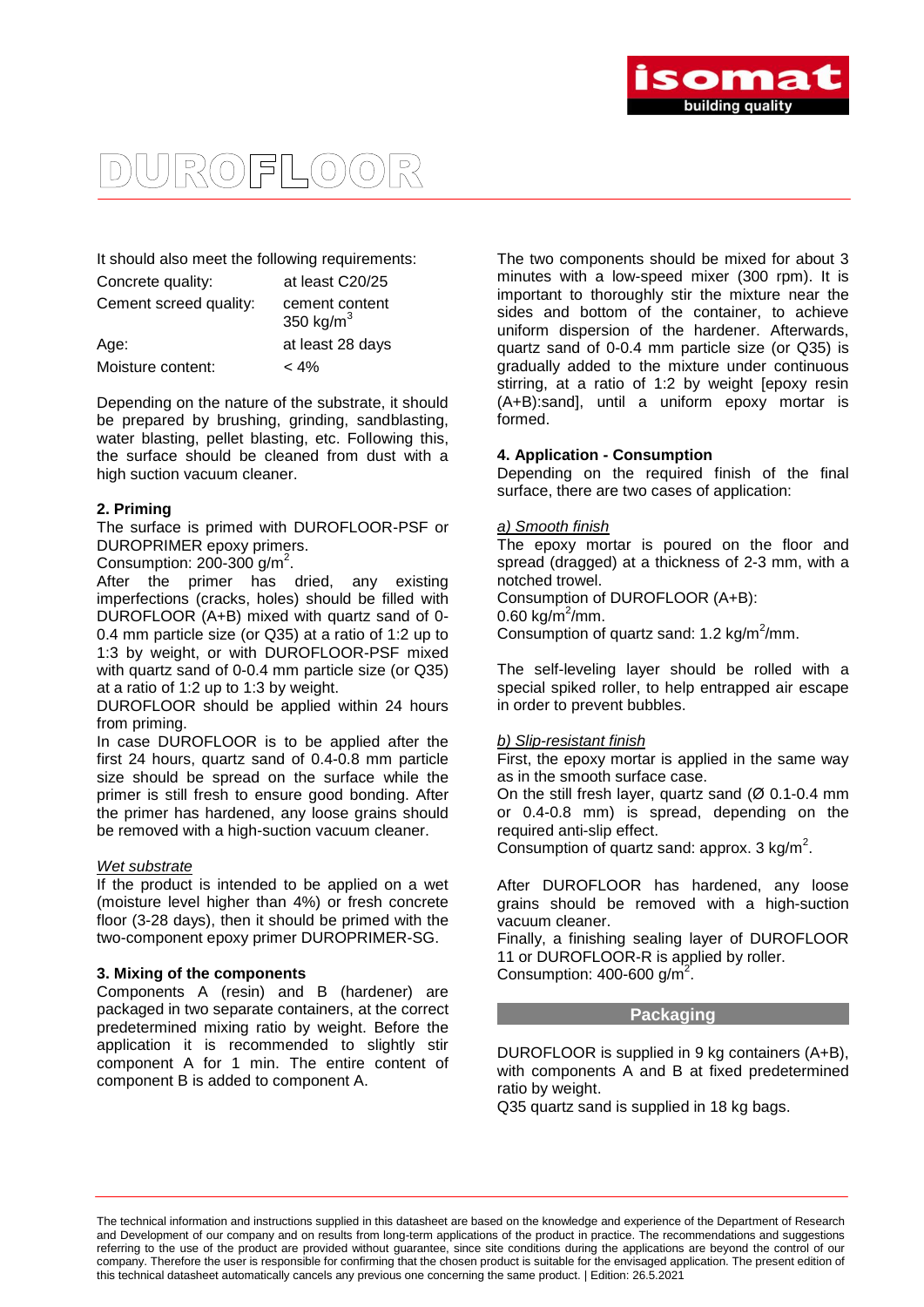

#### $R(O)$ 1511  $\int$

#### **Shelf life – Storage**

12 months from production date if stored in original sealed packaging, in areas protected from humidity and direct sunlight. Recommended storage temperature between +5°C and +35°C.

#### **Remarks**

- The workability of epoxy materials is affected by temperature. The ideal temperature of application is between +15°C and +25°C, for which the product obtains optimal workability and curing time. Room temperature below +15°C will expand the curing time, while temperatures above +30°C will reduce it. It is recommended to mildly preheat the product in the winter, and store the product in a cool room before application in the summer.
- Bonding between successive layers may be severely affected by moisture or dirt trapped between them.
- Epoxy layers should be protected from moisture for 4-6 hours after application.
- Moisture may whiten the surface or/and make it sticky. It may also disturb hardening. Faded or sticky layers in parts of the surface should be removed by grinding or milling and laid again.
- In case recoat time (between successive layers) is longer than predicted or in case old floors are to be overlaid again, the surface should be thoroughly cleaned and ground before applying the new layer.
- In case DUROFLOOR is to be used on vertical or inclined surfaces, an epoxy flow regulator should be added at a ratio of 0.5% by weight.
- After hardening, DUROFLOOR is totally safe for health.
- Please consult the directions for safe use and precautions written on the packaging before use.

# **Volatile Organic Compounds (VOCs)**

According to Directive 2004/42/CE (Annex II, table A), the maximum allowed VOC content for the product subcategory j, type SB is 500 g/l (2010) for the ready-to-use product.

The ready-to-use product DUROFLOOR contains 60 g/l VOC.

The technical information and instructions supplied in this datasheet are based on the knowledge and experience of the Department of Research and Development of our company and on results from long-term applications of the product in practice. The recommendations and suggestions referring to the use of the product are provided without guarantee, since site conditions during the applications are beyond the control of our company. Therefore the user is responsible for confirming that the chosen product is suitable for the envisaged application. The present edition of this technical datasheet automatically cancels any previous one concerning the same product. | Edition: 26.5.2021